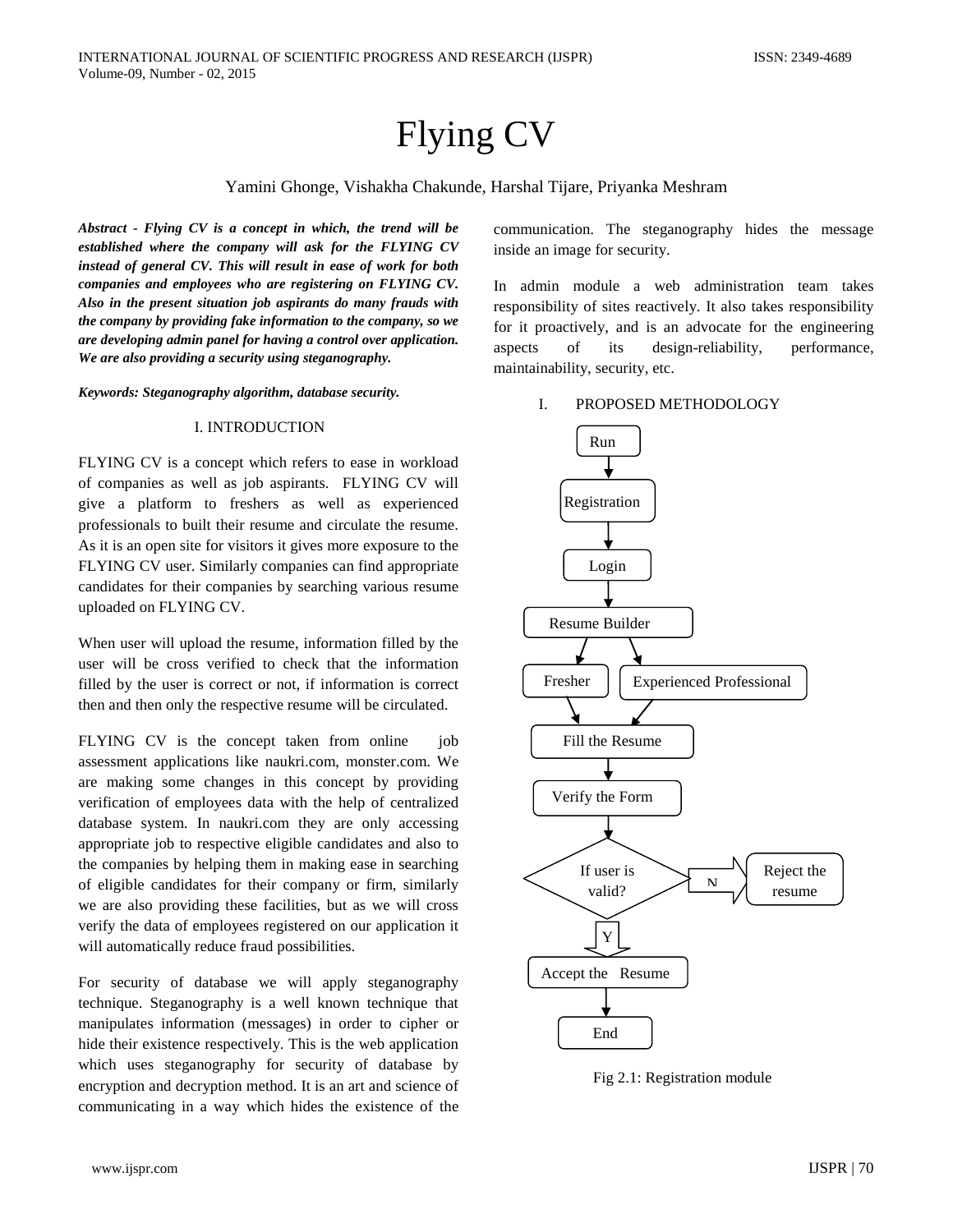In fig 2.1 registration module users will register on flying CV website. After, registration user will login. When user will upload the resume, information filled by the user will be cross verified to check that the information filled by the user is correct or not, if information is correct then and then only the respective resume will be circulated and the user will be provided with a link.



Fig 2.2: Database module

In fig 2.2 represents a centralised database where it contains d the overall database of the employees, admin and the newly registered users.



Fig 2.3: steganography for high security



II. RESULTS